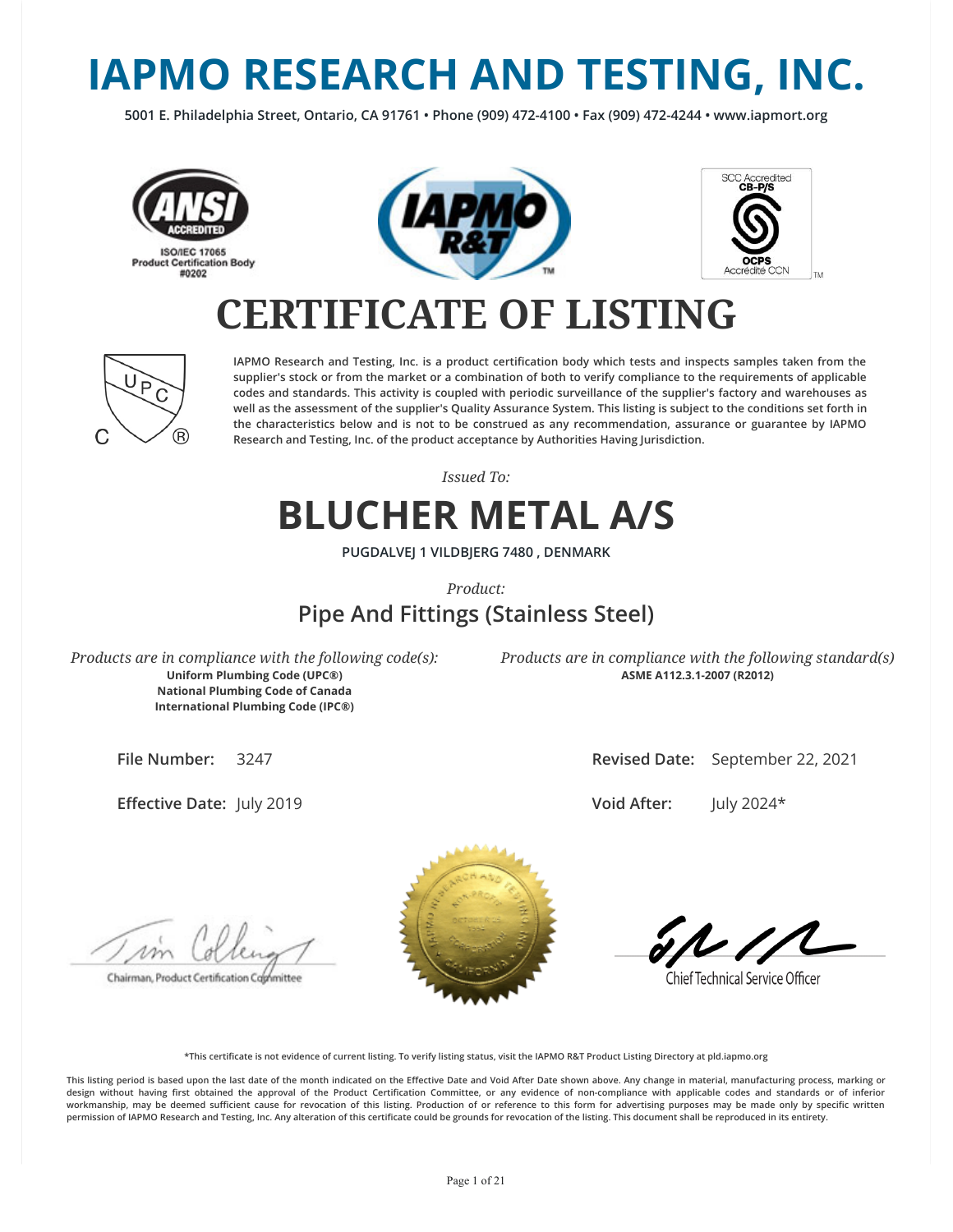

**Issued To:** BLUCHER METAL A/S **Effective Date:** July 2019

**Product:** Pipe And Fittings (Stainless Steel) **Void After:** July 2024

**File Number:** 3247 **Revised Date:** September 22, 2021

This certificate is not evidence of current listing.To verify listing status, visit the IAPMO R&T Product Listing Directory at pld.iapmo.org

#### **Identification:**

Each pipe and fitting shall be permanently marked with the manufacturer's name or trademark, date, type of ally and size. The product shall also bear the cUPC® certification mark.

#### **Characteristics:**

Various stainless steel drain, waste and vent fittings to be installed in accordance with the manufacturer's instructions and the requirements of the latest edition of the Uniform Plumbing Code.

Products listed on this certificate have been tested by an IAPMO R&T recognized laboratory. This recognition has been granted based upon the laboratory's compliance to the applicable requirements of ISO/IEC 17025.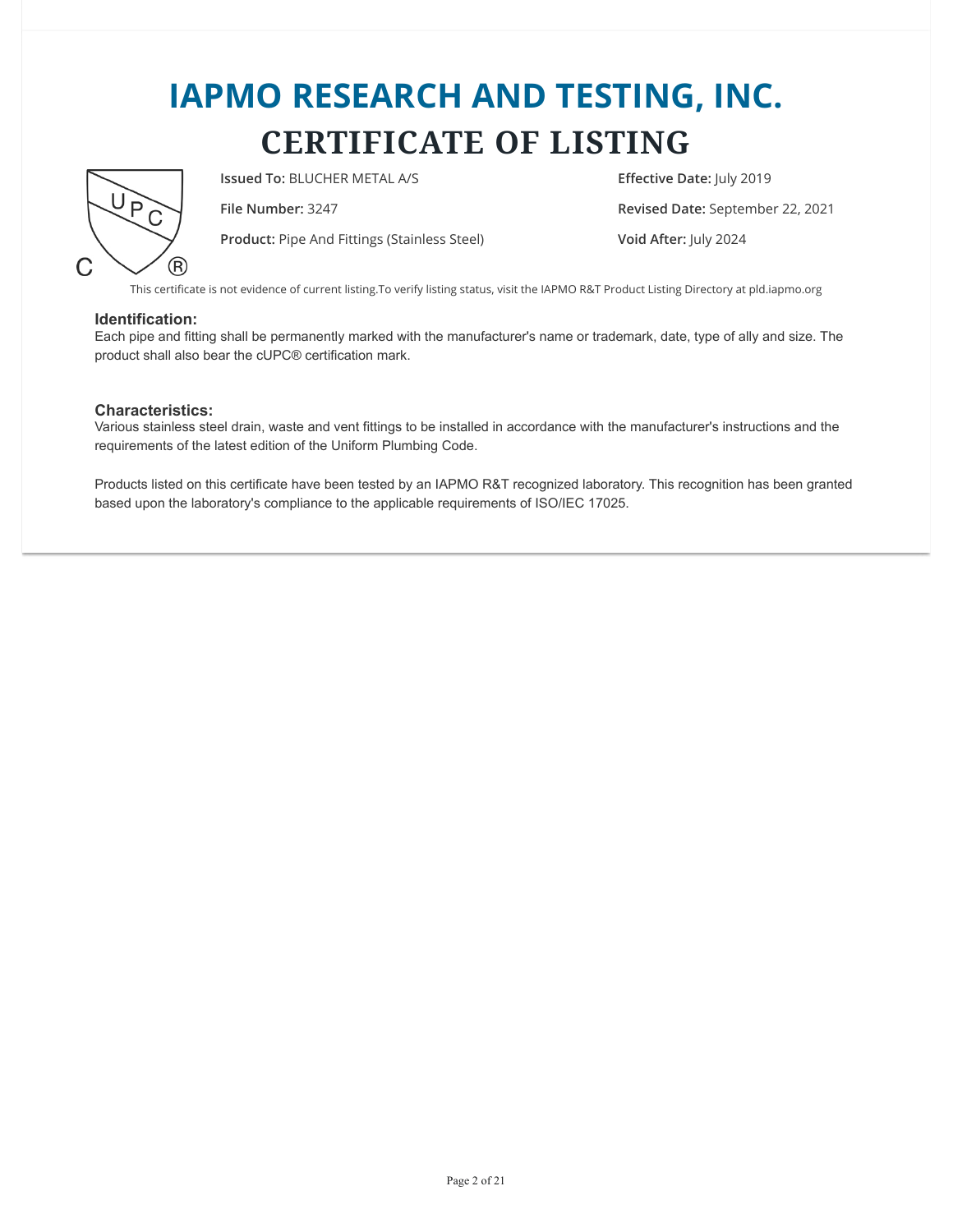

**Issued To:** BLUCHER METAL A/S **Effective Date:** July 2019

**Product:** Pipe And Fittings (Stainless Steel) **Void After:** July 2024

**File Number:** 3247 **Revised Date:** September 22, 2021

This certificate is not evidence of current listing.To verify listing status, visit the IAPMO R&T Product Listing Directory at pld.iapmo.org

### **Models**

**Note:** The products are made from stainless steel grade AISI 304 and grade AISI 316L. Stainless steel grade AISI 316L is specified by suffix S added to the product type number.

#### **87.5 degrees STAINLESS STEEL WATER TRAP**

| <b>Model Number</b> | Length |
|---------------------|--------|
| 525.090.050         | 1.97"  |
| 525.090.075         | 2.95"  |
| 525.090.110         | 4.33"  |
| 525.090.125         | 4.92"  |
| 525.090.160         | 6.30"  |

#### **15 degrees STAINLESS STEEL BENDS**

| <b>Model Number</b> | Length |  |
|---------------------|--------|--|
| 820.015.040         | 1.57"  |  |
| 820.015.050         | 1.97"  |  |
| 820.015.075         | 2.95"  |  |
| 820.015.082         | 3.23"  |  |
| 820.015.110         | 4.33"  |  |
| 820.015.125         | 4.92   |  |
| 820.015.160         | 6.30"  |  |
| 820.015.200         | 7.87"  |  |
| 820.015.250         | 9.84"  |  |
| 820.015.315         | 12.40" |  |

#### **30 degrees STAINLESS STEEL BENDS**

| <b>Model Number</b> | Length |
|---------------------|--------|
| 820.030.040         | 1.57"  |
| 820.030.050         | 1.97"  |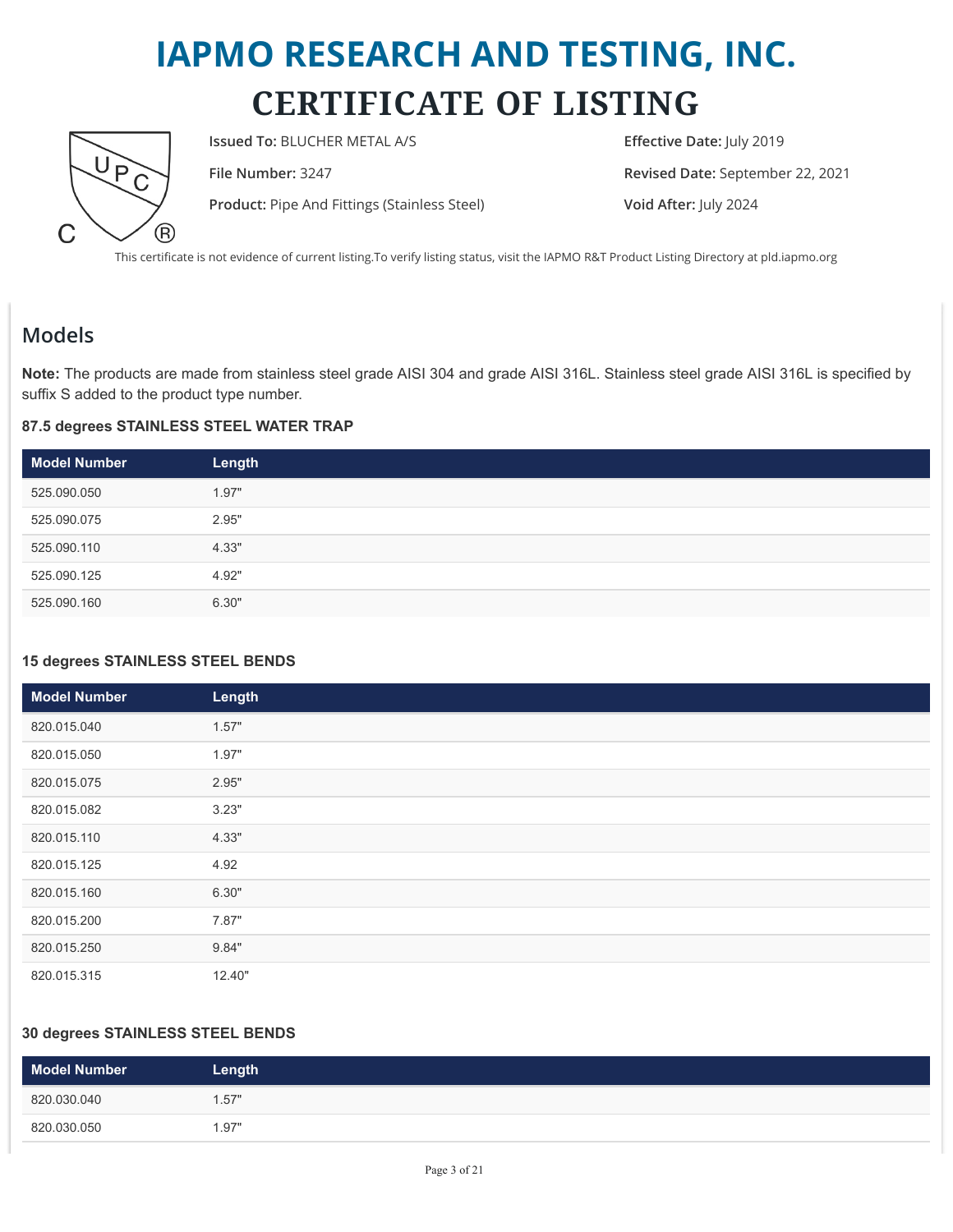

**Issued To:** BLUCHER METAL A/S **Effective Date:** July 2019

**Product:** Pipe And Fittings (Stainless Steel) **Void After:** July 2024

**File Number:** 3247 **Revised Date:** September 22, 2021

This certificate is not evidence of current listing.To verify listing status, visit the IAPMO R&T Product Listing Directory at pld.iapmo.org

| Model Number | Length |
|--------------|--------|
| 820.030.075  | 2.95"  |
| 820.030.082  | 3.23"  |
| 820.030.110  | 4.33"  |
| 820.030.125  | 4.92"  |
| 820.030.160  | 6.30"  |
| 820.030.200  | 7.87"  |
| 820.030.250  | 9.84"  |
| 820.030.315  | 12.40" |

#### **45 degrees STAINLESS STEEL BENDS**

| <b>Model Number</b> | Length |
|---------------------|--------|
| 820.045.040         | 1.57"  |
| 820.045.050         | 1.97"  |
| 820.045.075         | 2.95"  |
| 820.045.082         | 3.23"  |
| 820.045.110         | 4.33"  |
| 820.045.125         | 4.92"  |
| 820.045.160         | 6.30   |
| 820.045.200         | 7.87"  |
| 820.045.250         | 9.84"  |

#### **87.5 degrees STAINLESS STEEL BENDS**

| <b>Model Number</b> | Length |
|---------------------|--------|
| 820.090.050         | 1.97"  |
| 820.090.040         | 1.57"  |
| 820.090.075         | 2.95"  |
| 820.090.082         | 3.23"  |
| 820.090.110         | 4.33"  |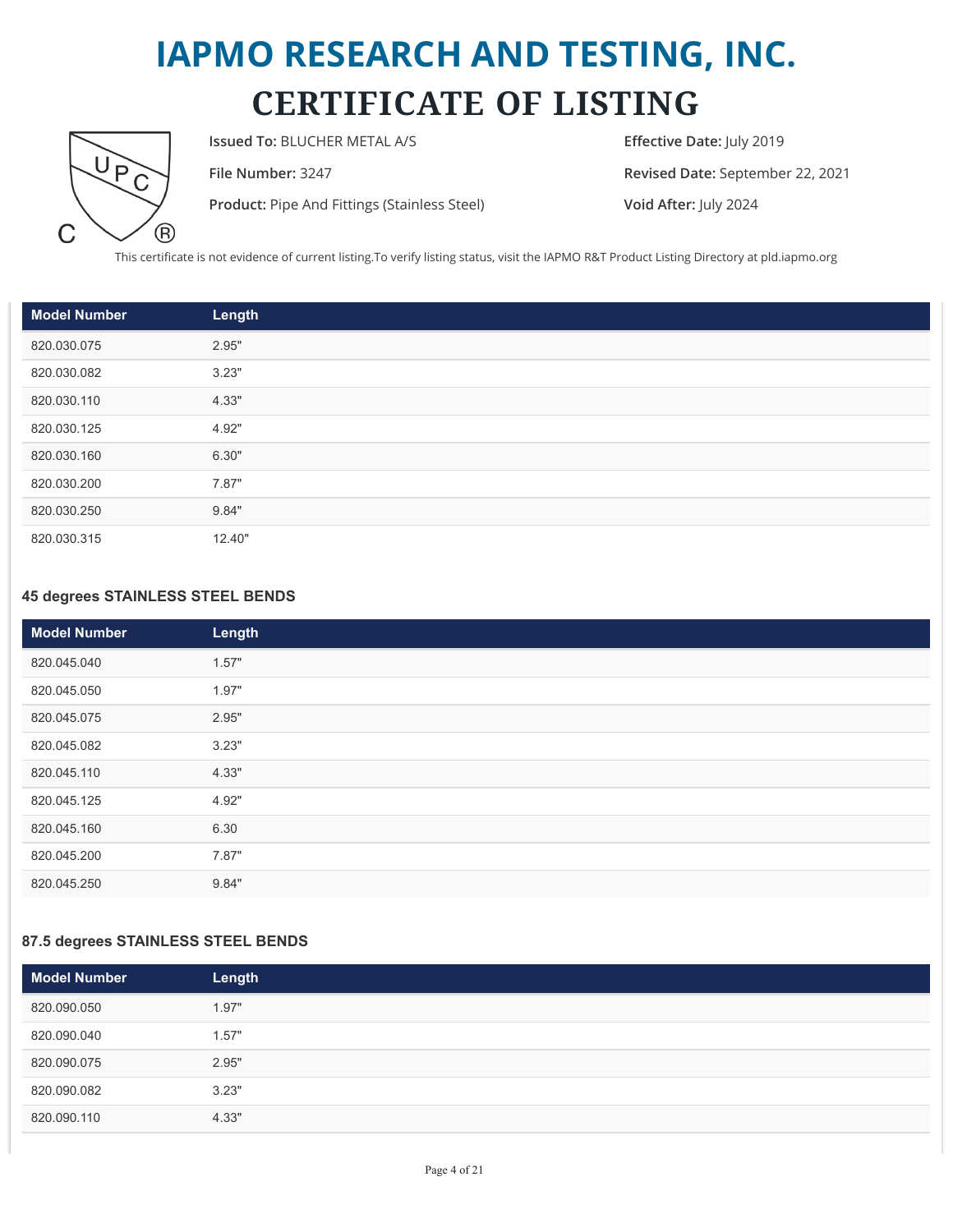

**Issued To:** BLUCHER METAL A/S **Effective Date:** July 2019

**Product:** Pipe And Fittings (Stainless Steel) **Void After:** July 2024

**File Number:** 3247 **Revised Date:** September 22, 2021

This certificate is not evidence of current listing.To verify listing status, visit the IAPMO R&T Product Listing Directory at pld.iapmo.org

| <b>Model Number</b> | Length |
|---------------------|--------|
| 820.090.125         | 4.92   |
| 820.090.160         | 6.30"  |
| 820.090.200         | 7.87   |
| 820.090.250         | 9.84   |

#### **89 degrees STAINLESS STEEL BENDS**

| <b>Model Number</b> | Length |
|---------------------|--------|
| 820.090.050 A       | 1.97"  |
| 820.090.075 A       | 2.95"  |
| 820.090.110 A       | 4.33"  |
| 820.090.160 A       | 6.30"  |

#### **87.5 degrees LONG RADIUS BENDS**

| Model Number | Length |
|--------------|--------|
| 821.090.050  | 1.97"  |
| 821.090.075  | 2.95"  |
| 821.090.110  | 4.33"  |
| 821.090.125  | 4.92"  |
| 821.090.160  | 6.30"  |

#### **87.5 degrees STAINLESS STEEL BENDS WITH ACCESS**

| <b>Model Number</b> | Length |
|---------------------|--------|
| 822.090.075 S       | 2.95"  |
| 822.090.110 S       | 4.33"  |
| 822.090.160 S       | 6.30"  |

#### **90 degrees STAINLESS STEEL BRANCHES**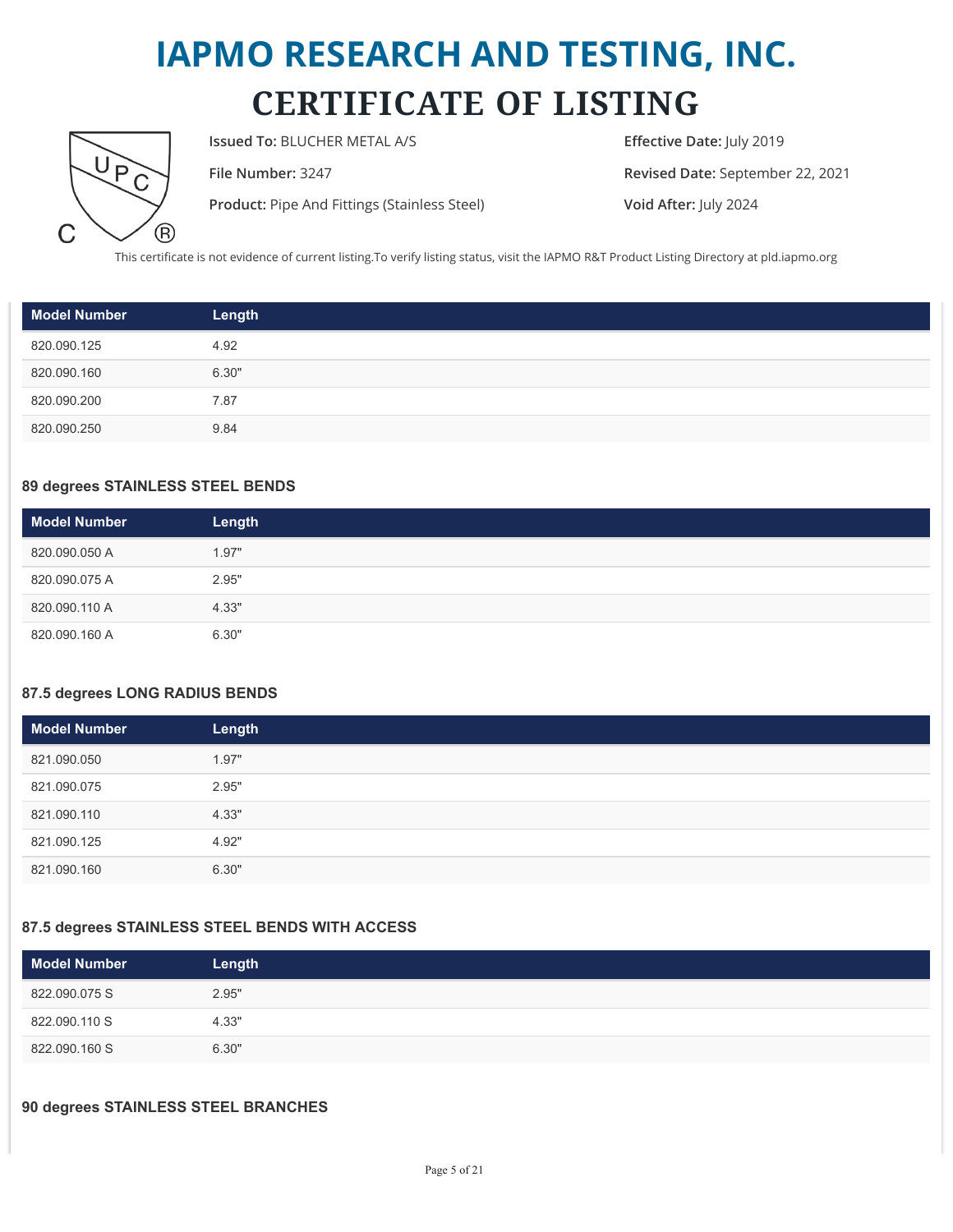

**Issued To:** BLUCHER METAL A/S **Effective Date:** July 2019

**Product:** Pipe And Fittings (Stainless Steel) **Void After:** July 2024

**File Number:** 3247 **Revised Date:** September 22, 2021

This certificate is not evidence of current listing.To verify listing status, visit the IAPMO R&T Product Listing Directory at pld.iapmo.org

| <b>Model Number</b> | Length |
|---------------------|--------|
| 830.050.050 A       | 1.97"  |
| 830.050.075 A       | 2.95"  |
| 830.050.110 A       | 4.33"  |
| 830.075.075 A       | 2.95"  |
| 830.075.110 A       | 4.33"  |
| 830.110.110 A       | 4.33"  |
| 830.110.160 A       | 6.30"  |
| 830.160.160 A       | 6.30   |
| 830.160.200         | 7.87"  |
| 830.200.200         | 7.87"  |
| 830.200.250         | 9.84"  |
| 830.250.250         | 9.84"  |
| 830.250.315         | 12.40" |
| 830.315.315         | 12.40" |

#### **87.5 degrees LONG RADIUS BENDS**

| <b>Model Number</b> | Length |
|---------------------|--------|
| 821.000.050         | 1.97"  |
| 821.000.075         | 2.95"  |

#### **45 STAINLESS STEEL degrees OBLIQUE BRANCHES**

| <b>Model Number</b> | Length |
|---------------------|--------|
| 838.040.040         | 1.57"  |
| 838.040.050         | 1.97"  |
| 838.050.050         | 1.97"  |
| 838.050.075         | 2.95"  |
| 838.050.082         | 3.23"  |
| 838.050.110         | 4.33"  |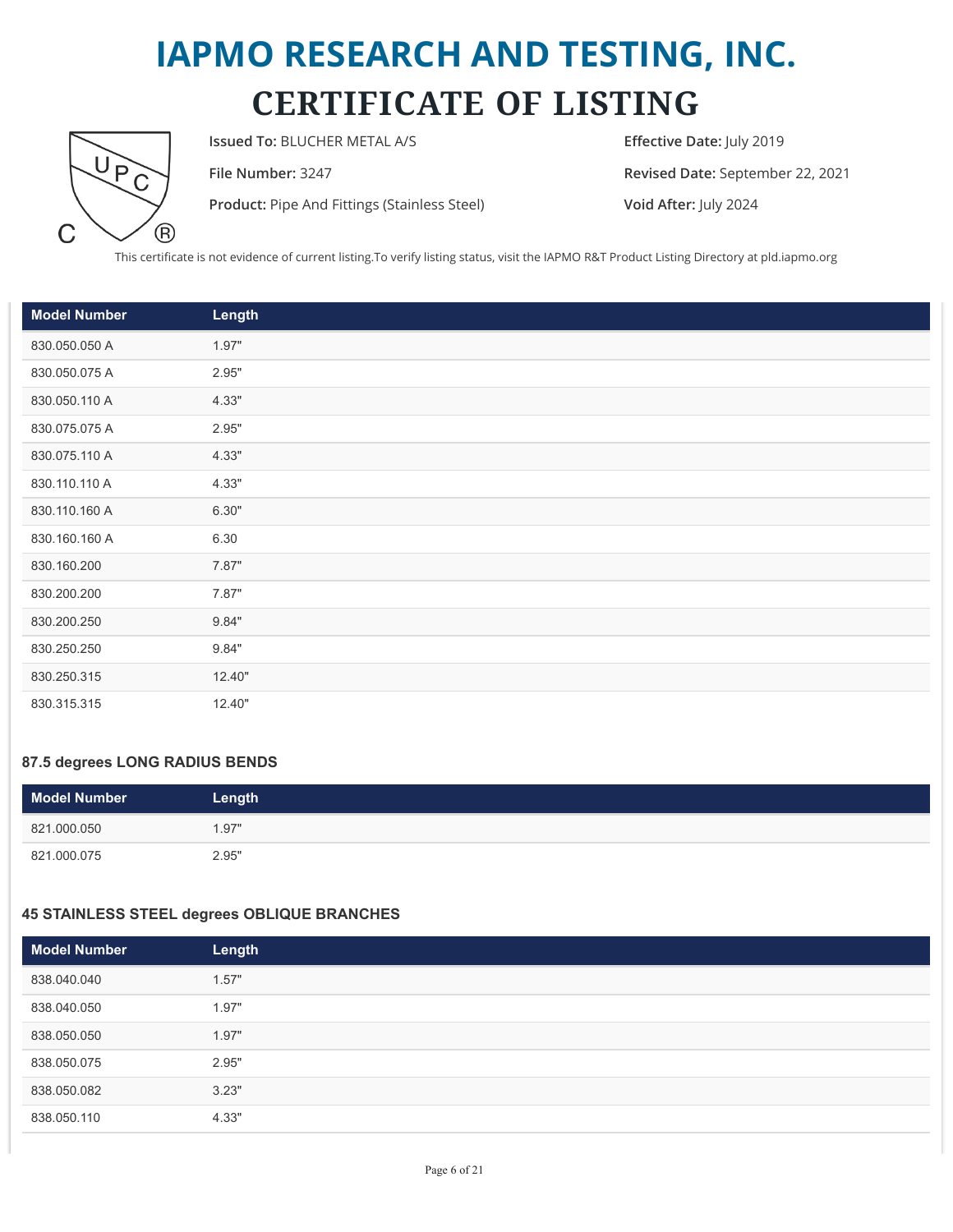

**Issued To:** BLUCHER METAL A/S **Effective Date:** July 2019

**Product:** Pipe And Fittings (Stainless Steel) **Void After:** July 2024

**File Number:** 3247 **Revised Date:** September 22, 2021

This certificate is not evidence of current listing.To verify listing status, visit the IAPMO R&T Product Listing Directory at pld.iapmo.org

| <b>Model Number</b> | Length |  |
|---------------------|--------|--|
| 838.075.075         | 2.95"  |  |
| 838.075.082         | 3.23"  |  |
| 838.075.110         | 4.33"  |  |
| 838.075.125         | 4.92"  |  |
| 838.082.082         | 3.23"  |  |
| 838.110.110         | 4.33"  |  |
| 838.110.125         | 4.92"  |  |
| 838.110.160         | 6.30"  |  |
| 838.125.125         | 4.92"  |  |
| 838.160.160         | 6.30"  |  |
| 838.160.200         | 7.87"  |  |
| 838.200.200         | 7.87"  |  |
| 838.200.250         | 9.84"  |  |
| 838.250.250         | 9.84"  |  |
| 838.250.315         | 12.40" |  |
| 838.315.315         | 12.40" |  |

#### **Stainless Steel Combination Wye and 1/8 Bends**

| <b>Model Number</b> | Length |
|---------------------|--------|
| 839.050.050         | 1.97"  |
| 839.050.075         | 2.95"  |
| 839.050.110         | 4.33"  |
| 839.075.075         | 2.95"  |
| 839.075.110         | 4.33"  |
| 839.110.110         | 4.33"  |
| 839.110.160         | 6.30"  |
| 839.160.160         | 6.30"  |
| 839.200.200         | 7.87"  |
| 839.250.250         | 9.84"  |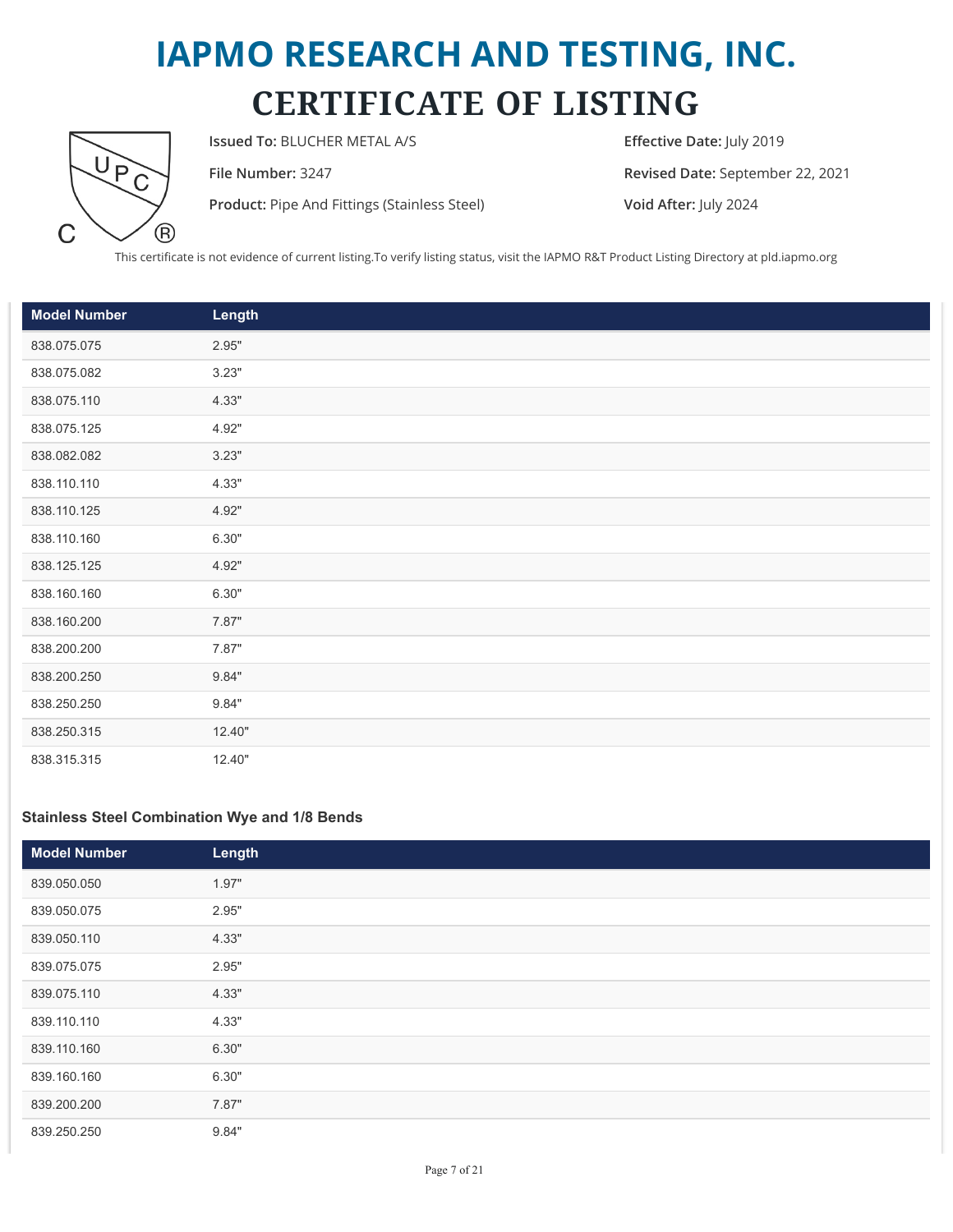

**Issued To:** BLUCHER METAL A/S **Effective Date:** July 2019

**Product:** Pipe And Fittings (Stainless Steel) **Void After:** July 2024

**File Number:** 3247 **Revised Date:** September 22, 2021

This certificate is not evidence of current listing.To verify listing status, visit the IAPMO R&T Product Listing Directory at pld.iapmo.org

#### **STAINLESS STEEL DOUBLE RING-SEAL SOCKET**

| <b>Model Number</b> | Length |
|---------------------|--------|
| 841.040.040         | 1.57"  |
| 841.050.050         | 1.97"  |
| 841.075.075         | 2.95"  |
| 841.082.082         | 3.23"  |
| 841.110.110         | 4.33"  |
| 841.125.125         | 4.92"  |
| 841.160.160         | 6.30"  |
| 841.200.200         | 7.87"  |
| 841.250.250         | 9.84"  |
| 841.315.315 S       | 12.40" |

#### **SLIDING RING-SEAL SOCKET**

| <b>Model Number</b> | Length |
|---------------------|--------|
| 842.040.040         | 1.57"  |
| 842.050.050         | 1.97"  |
| 842.075.075         | 2.95"  |
| 842.082.082         | 3.23"  |
| 842.110.110         | 4.33"  |
| 842.125.125         | 4.92"  |
| 842.160.160         | 6.30"  |
| 842.200.200         | 7.87"  |
| 842.250.250         | 9.84"  |
| 842.315.315 S       | 12.40" |

#### **STAINLESS STEEL socket plug**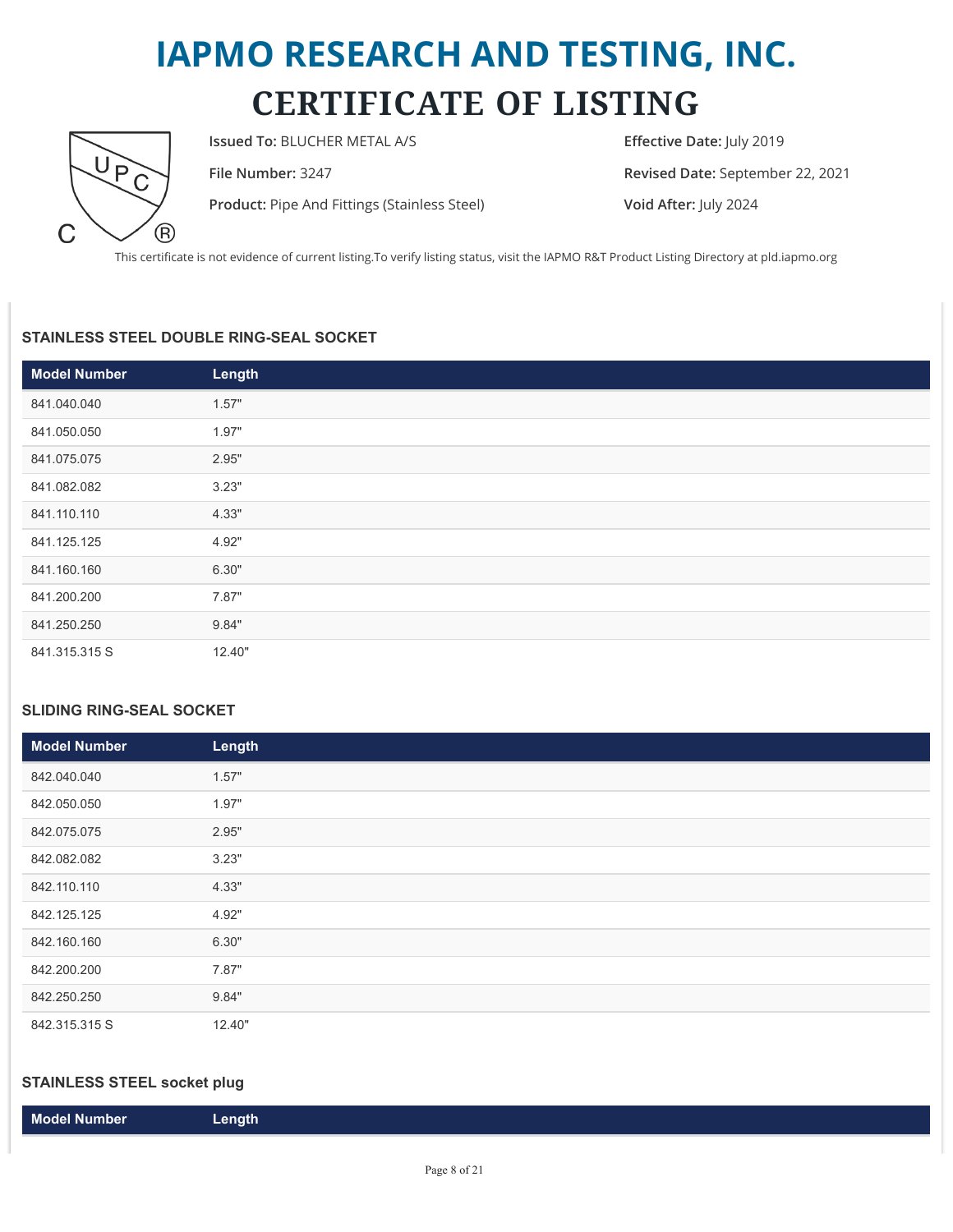

**Issued To:** BLUCHER METAL A/S **Effective Date:** July 2019

**Product:** Pipe And Fittings (Stainless Steel) **Void After:** July 2024

**File Number:** 3247 **Revised Date:** September 22, 2021

This certificate is not evidence of current listing.To verify listing status, visit the IAPMO R&T Product Listing Directory at pld.iapmo.org

| <b>Model Number</b> | Length |
|---------------------|--------|
| 844.000.040         | 1.57"  |
| 844.000.050         | 1.97"  |
| 844.000.075         | 2.95"  |
| 844.000.110         | 4.33"  |
| 844.000.125         | 4.92"  |
| 844.000.160         | 6.30"  |
| 844.000.200         | 7.87"  |
| 844.000.250         | 9.84"  |
| 844.000.315         | 12.40" |
| 844.100.050         | 1.97"  |
| 844.100.075         | 2.95"  |
| 844.100.082         | 3.23"  |
| 844.100.110         | 4.33"  |
| 844.218.110         | 4.33"  |
| 845.000.160         | 6.30"  |

#### **STAINLESS STEEL REDUCERS**

| <b>Model Number</b> | Length |
|---------------------|--------|
| 850.050.032         | 1.26"  |
| 850.050.040         | 1.57"  |
| 850.075.050         | 1.97"  |
| 850.082.075 C       | 2.95"  |
| 850.110.050         | 1.97"  |
| 850.110.075         | 2.95"  |
| 850.110.082         | 3.23"  |
| 850.125.110         | 4.33"  |
| 850.160.110         | 4.33"  |
| 850.160.125         | 4.92"  |
| 850.200.160         | 6.30"  |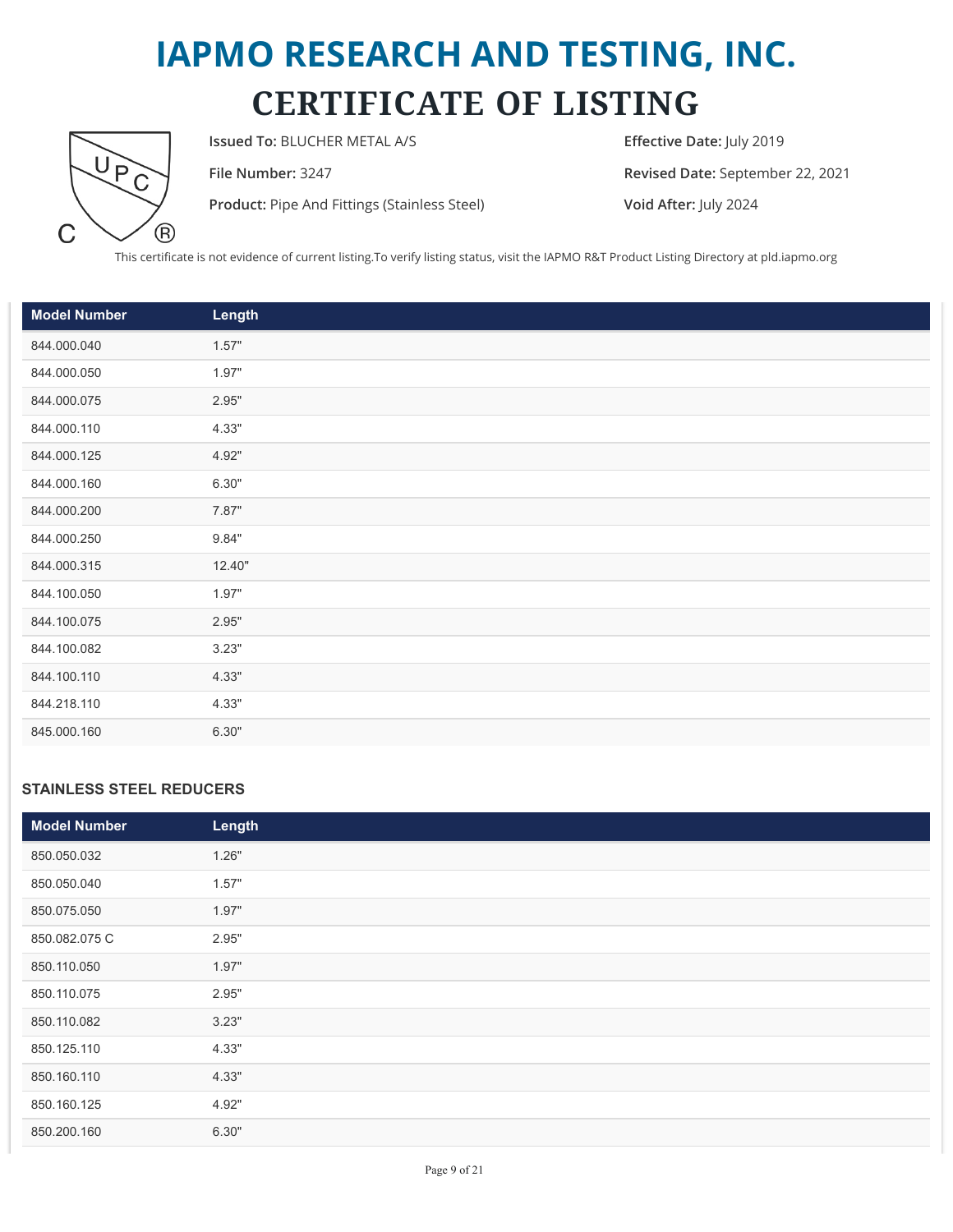

**Issued To:** BLUCHER METAL A/S **Effective Date:** July 2019

**Product:** Pipe And Fittings (Stainless Steel) **Void After:** July 2024

**File Number:** 3247 **Revised Date:** September 22, 2021

This certificate is not evidence of current listing.To verify listing status, visit the IAPMO R&T Product Listing Directory at pld.iapmo.org

| <b>Model Number</b> | Length |
|---------------------|--------|
| 850.250.200         | 7.87"  |
| 850.315.250         | 9.84"  |

#### **45 degrees STAINLESS STEEL DOUBLE OBLIQUE BRANCHES**

| <b>Model Number</b> | Length |
|---------------------|--------|
| 836.050.050         | 1.97"  |
| 836.050.075         | 2.95"  |
| 836.050.110         | 4.33"  |
| 836.075.075         | 2.95"  |
| 836.075.110         | 4.33"  |
| 836.110.110         | 4.33"  |
| 836.110.125         | 4.92"  |
| 836.110.160         | 6.30"  |
| 836.125.125         | 4.92"  |
| 836.160.160         | 6.30"  |
| 836.200.200         | 7.87"  |
| 836.250.250         | 9.84"  |

#### **45 degrees STAINLESS STEEL DOUBLE OBLIQUE BRANCHES**

| Model Number | Length |
|--------------|--------|
| 837.050.050  | 1.97"  |
| 837.050.075  | 2.95"  |
| 837.050.110  | 4.33"  |
| 837.075.075  | 2.95"  |
| 837.075.110  | 4.33"  |
| 837.110.110  | 4.33"  |
| 837.110.160  | 6.30"  |
| 837.160.160  | 6.30"  |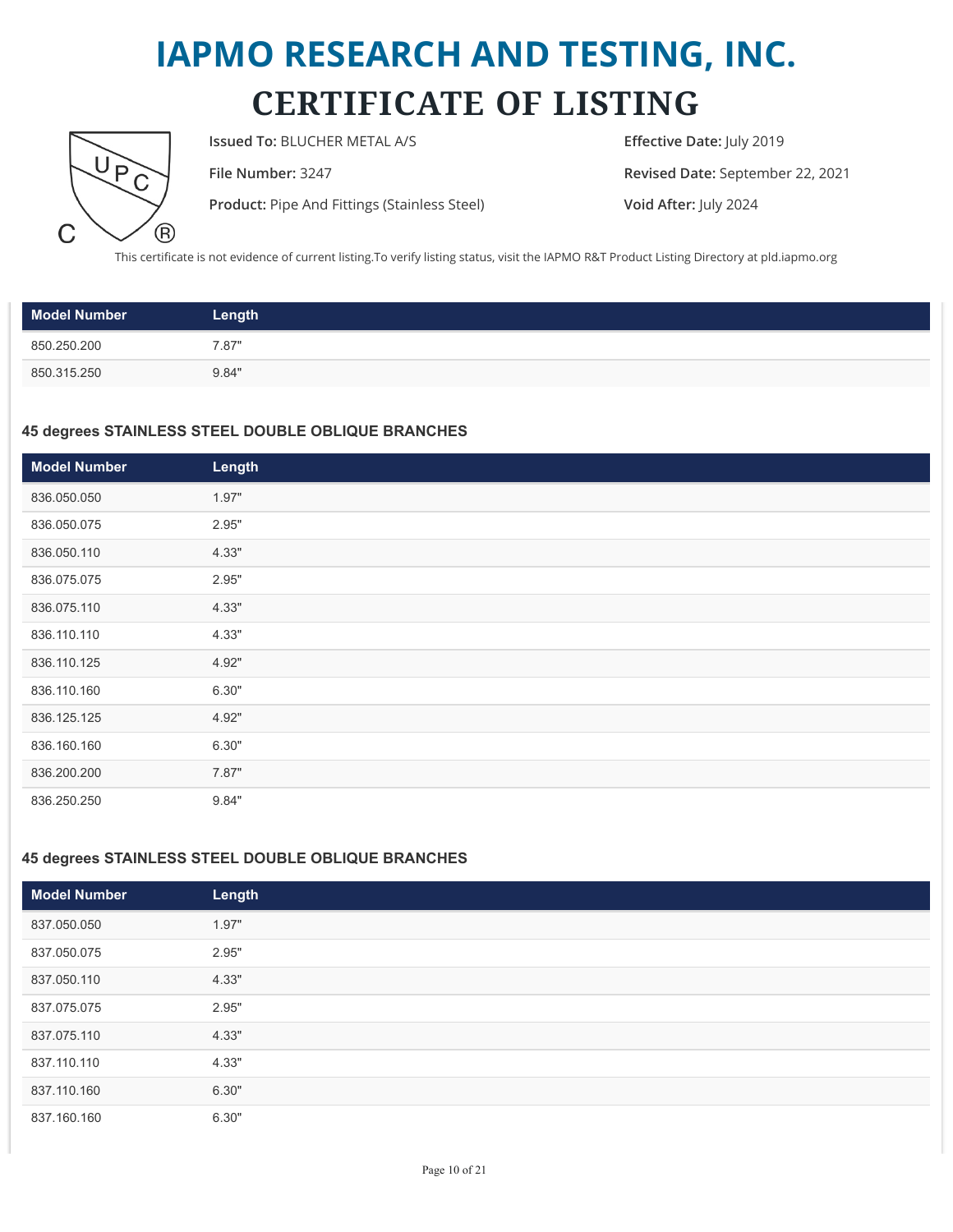

**Issued To:** BLUCHER METAL A/S **Effective Date:** July 2019

**Product:** Pipe And Fittings (Stainless Steel) **Void After:** July 2024

**File Number:** 3247 **Revised Date:** September 22, 2021

This certificate is not evidence of current listing.To verify listing status, visit the IAPMO R&T Product Listing Directory at pld.iapmo.org

#### **STAINLESS STEEL FEMALE ADAPTORS - BSP THREAD**

| <b>Model Number</b> | Length |
|---------------------|--------|
| 885.025.050         | 1.97"  |
| 885.032.040         | 1.57"  |
| 885.032.050         | 1.97"  |
| 885.040.040         | 1.57"  |
| 885.040.050         | 1.97"  |
| 885.050.050         | 1.97"  |

#### **STAINLESS STEEL MALE ADAPTORS - BSP THREAD**

| <b>Model Number</b> | Length |
|---------------------|--------|
| 886.050.032         | 1.26"  |
| 886.050.040         | 1.57"  |
| 886.050.050         | 1.97"  |

#### **STAINLESS STEEL MALE ADAPTORS - NPT THREAD**

| <b>Model Number</b> | Length |
|---------------------|--------|
| 886.150.032         | 1.26"  |
| 886.150.040         | 1.57"  |
| 886.150.050         | 1.97"  |

#### **STAINLESS STEEL FEMALE ADAPTORS - NPT THREAD**

| Model Number | Length |
|--------------|--------|
| 885.125.050  | 1.97"  |
| 885.132.040  | 1.57"  |
| 885.132.050  | 1.97"  |
| 885.140.040  | 1.57"  |
| 885.140.050  | 1.97"  |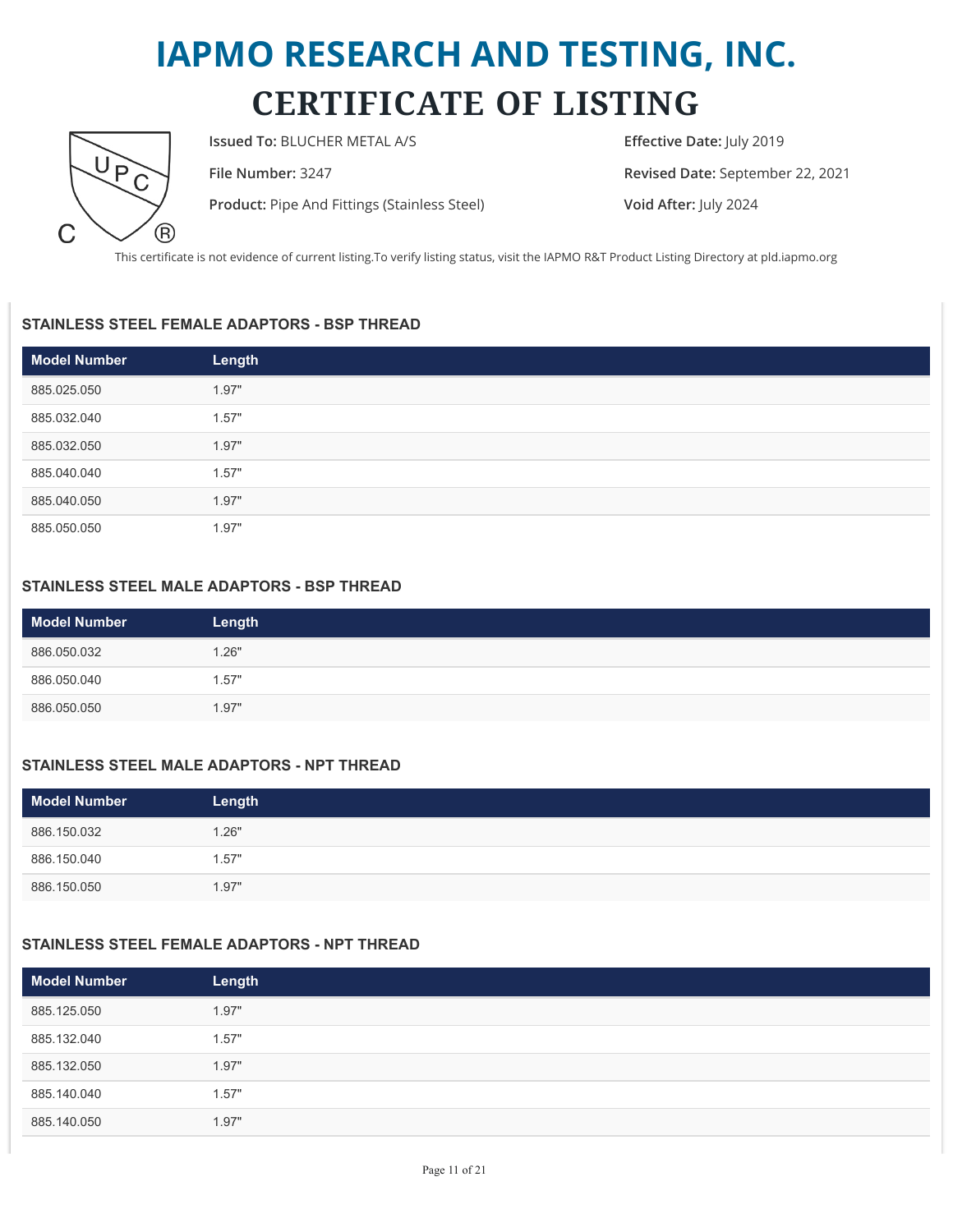

**Issued To:** BLUCHER METAL A/S **Effective Date:** July 2019

**Product:** Pipe And Fittings (Stainless Steel) **Void After:** July 2024

**File Number:** 3247 **Revised Date:** September 22, 2021

This certificate is not evidence of current listing.To verify listing status, visit the IAPMO R&T Product Listing Directory at pld.iapmo.org

| <b>Model Number</b> | Length |
|---------------------|--------|
| 885.150.050         | 1.97"  |
| 885.175.075         | 2.95"  |

#### **87.5 degrees STAINLESS STEEL BRANCHES**

| <b>Model Number</b> | Length |
|---------------------|--------|
| 830.040.040         | 1.57"  |
| 830.040.050         | 1.97"  |
| 830.050.050         | 1.97"  |
| 830.050.075         | 2.95"  |
| 830.050.082         | 3.23"  |
| 830.050.110         | 4.33"  |
| 830.050.160         | 6.30"  |
| 830.075.075         | 2.95"  |
| 830.075.082         | 3.23"  |
| 830.075.110         | 4.33"  |
| 830.075.125         | 4.92"  |
| 830.075.160         | 6.30"  |
| 830.082.082         | 3.23"  |
| 830.110.110         | 4.33"  |
| 830.110.125         | 4.92"  |
| 830.110.160         | 6.30"  |
| 830.125.125         | 4.92"  |
| 830.160.160         | 6.30"  |

#### **87.5 degrees STAINLESS STEEL DOUBLE BRANCHES**

| Model Number | Length |
|--------------|--------|
| 831.050.050  | 1.97"  |
| 831.050.075  | 2.95"  |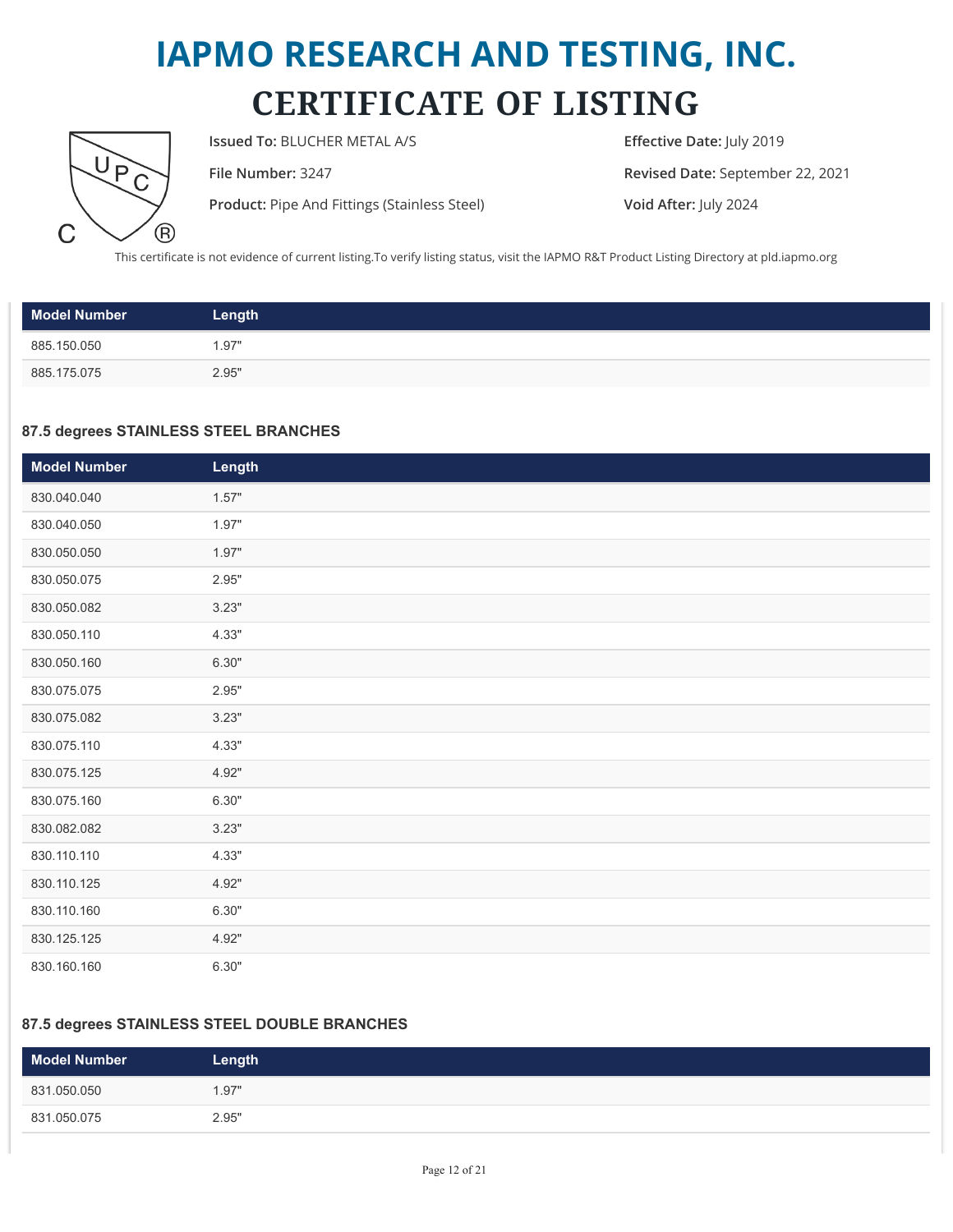

**Issued To:** BLUCHER METAL A/S **Effective Date:** July 2019

**Product:** Pipe And Fittings (Stainless Steel) **Void After:** July 2024

**File Number:** 3247 **Revised Date:** September 22, 2021

This certificate is not evidence of current listing.To verify listing status, visit the IAPMO R&T Product Listing Directory at pld.iapmo.org

| <b>Model Number</b> | Length |
|---------------------|--------|
| 831.050.110         | 4.33"  |
| 831.050.160         | 6.30"  |
| 831.075.075         | 2.95"  |
| 831.075.110         | 4.33"  |
| 831.110.110         | 4.33"  |
| 831.110.160         | 6.30"  |
| 831.160.160         | 6.30"  |

#### **87.5 degrees STAINLESS STEEL DOUBLE BRANCHES**

| <b>Model Number</b> | Length |
|---------------------|--------|
| 832.050.050         | 1.97"  |
| 832.050.075         | 2.95"  |
| 832.050.110         | 4.33"  |
| 832.075.075         | 2.95"  |
| 832.075.110         | 4.33"  |
| 832.110.110         | 4.33"  |
| 832.110.160         | 6.30"  |
| 832.160.160         | 6.30"  |

#### **90 degrees STAINLESS STEEL DOUBLE BRANCHES**

| <b>Model Number</b> | Length |
|---------------------|--------|
| 831.050.050 A       | 1.97"  |
| 831.050.075 A       | 2.95"  |
| 831.050.110 A       | 4.33"  |
| 831.075.075 A       | 2.95"  |
| 831.075.110 A       | 4.33"  |
| 831.110.110 A       | 4.33"  |
| 831.110.160 A       | 6.30"  |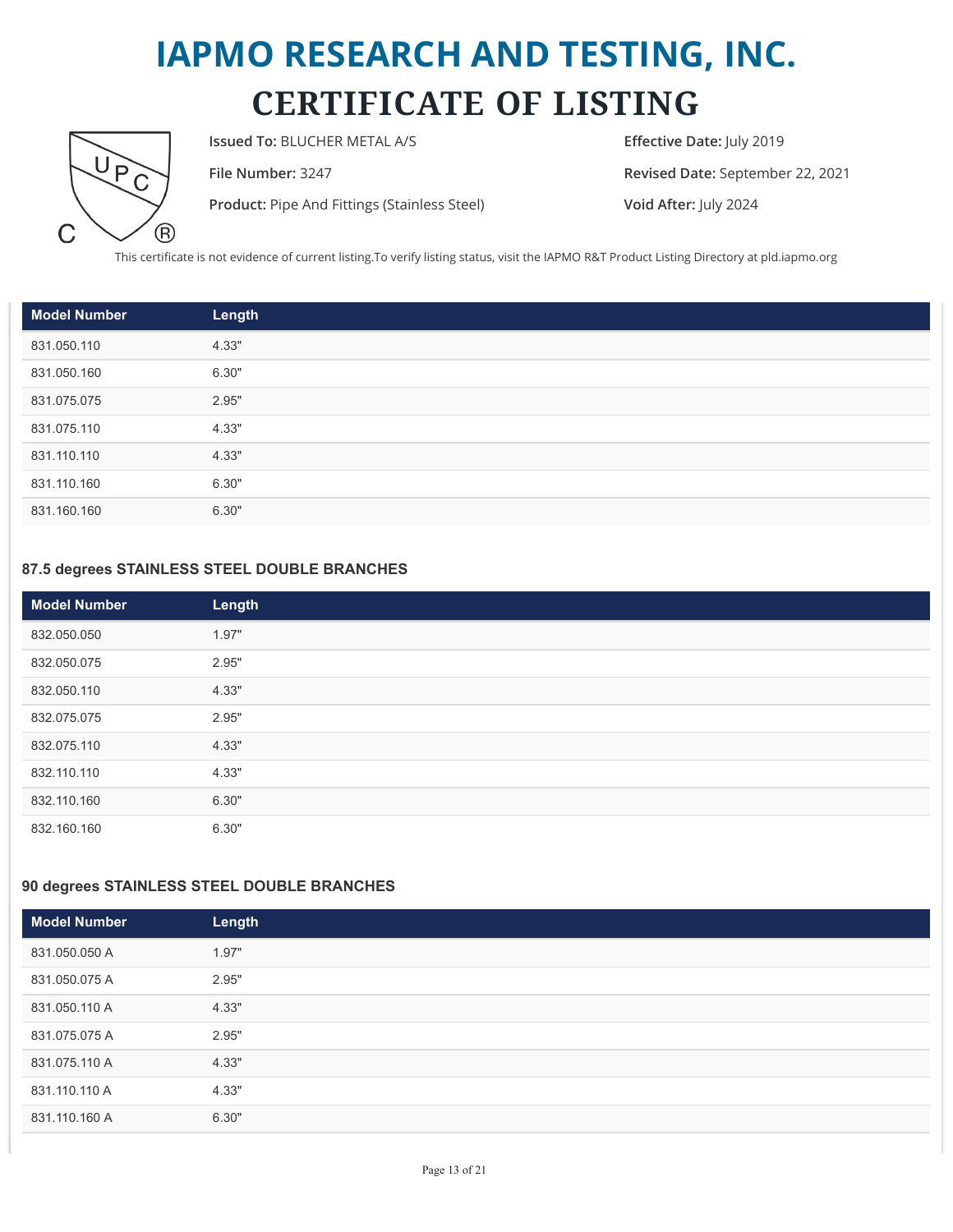

**Issued To:** BLUCHER METAL A/S **Effective Date:** July 2019

**Product:** Pipe And Fittings (Stainless Steel) **Void After:** July 2024

**File Number:** 3247 **Revised Date:** September 22, 2021

This certificate is not evidence of current listing.To verify listing status, visit the IAPMO R&T Product Listing Directory at pld.iapmo.org

| <b>Model Number</b> | Length |
|---------------------|--------|
| 831.160.160 A       | 6.30"  |

#### **90 degrees STAINLESS STEEL DOUBLE BRANCHES**

| <b>Model Number</b> | Length |
|---------------------|--------|
| 832.050.050 A       | 1.97"  |
| 832.050.075 A       | 2.95"  |
| 832.050.110 A       | 4.33"  |
| 832.075.075 A       | 2.95"  |
| 832.075.110 A       | 4.33"  |
| 832.110.110 A       | 4.33"  |
| 832.160.160 A       | 6.30"  |

#### **STAINLESS STEEL EXPANSION SOCKET**

| Model Number | Length |  |
|--------------|--------|--|
| 843.095.040  | 1.57"  |  |
| 843.105.050  | 1.95"  |  |
| 843.115.075  | 2.95"  |  |
| 843.125.110  | 4.33"  |  |
| 843.140.125  | 4.92"  |  |
| 843.182.160  | 6.30"  |  |

#### **STAINLESS STEEL LONG EXPANSION SOCKET**

| <b>Model Number</b> | Length |
|---------------------|--------|
| 869.143.050         | 1.97"  |
| 869.163.075         | 2.95"  |
| 869.170.082         | 3.23"  |
| 869.181.110         | 4.33"  |
| 869.200.125         | 4.92"  |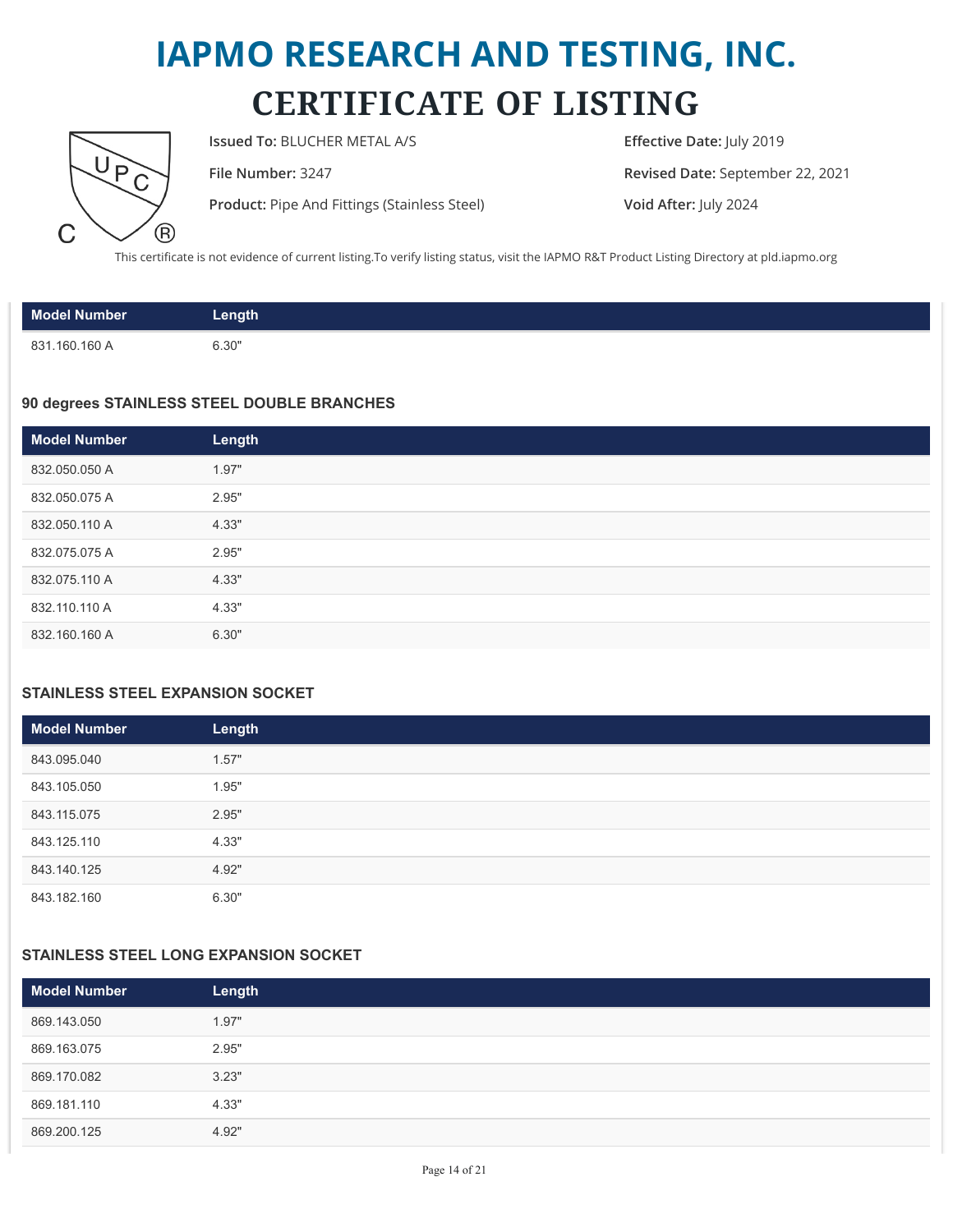

**Issued To:** BLUCHER METAL A/S **Effective Date:** July 2019

**Product:** Pipe And Fittings (Stainless Steel) **Void After:** July 2024

**File Number:** 3247 **Revised Date:** September 22, 2021

This certificate is not evidence of current listing.To verify listing status, visit the IAPMO R&T Product Listing Directory at pld.iapmo.org

| <b>Model Number</b> | Length |
|---------------------|--------|
| 869.238.160         | 6.30"  |
| 869.300.200         | 7.87"  |

#### **STAINLESS STEEL PIPE**

| <b>Model Number</b> | <b>Description</b>               | Length        |
|---------------------|----------------------------------|---------------|
| 811.015.040         | SS single hub 1.5" diameter pipe | .5'           |
| 811.015.050         | SS single hub 2" diameter pipe   | .5'           |
| 811.015.075         | SS sing1e hub 3" diameter pipe   | .5'           |
| 811.015.082         | SS single hub 3.5" diameter pipe | $.5^{\prime}$ |
| 811.015.110         | SS single hub 4" diameter pipe   | .5'           |
| 811.015.125         | SS single hub 5" diameter pipe   | $.5^{\prime}$ |
| 811.015.160         | SS single hub 6" diameter pipe   | .5'           |
| 811.015.200         | SS single hub 8" diameter pipe   | $.5^{\prime}$ |
| 811.025.040         | SS single hub 1.5" diameter pipe | $.8^{\circ}$  |
| 811.025.050         | SS single hub 2" diameter pipe   | .8'           |
| 811.025.075         | SS sing1e hub 3" diameter pipe   | .8'           |
| 811.025.082         | SS single hub 3.5" diameter pipe | .8'           |
| 811.025.110         | SS single hub 4" diameter pipe   | .8'           |
| 811.025.125         | SS single hub 5" diameter pipe   | .8'           |
| 811.025.160         | SS single hub 6" diameter pipe   | .8'           |
| 811.025.200         | SS single hub 8" diameter pipe   | .8'           |
| 811.050.040         | SS single hub 1.5" diameter pipe | 1.6'          |
| 811.050.050         | SS single hub 2" diameter pipe   | 1.6'          |
| 811.050.075         | SS sing1e hub 3" diameter pipe   | 1.6'          |
| 811.050.082         | SS single hub 3.5" diameter pipe | 1.6'          |
| 811.050.110         | SS single hub 4" diameter pipe   | 1.6'          |
| 811.050.125         | SS single hub 5" diameter pipe   | 1.6'          |
| 811.050.160         | SS single hub 6" diameter pipe   | 1.6'          |
| 811.050.200         | SS single hub 8" diameter pipe   | 1.6'          |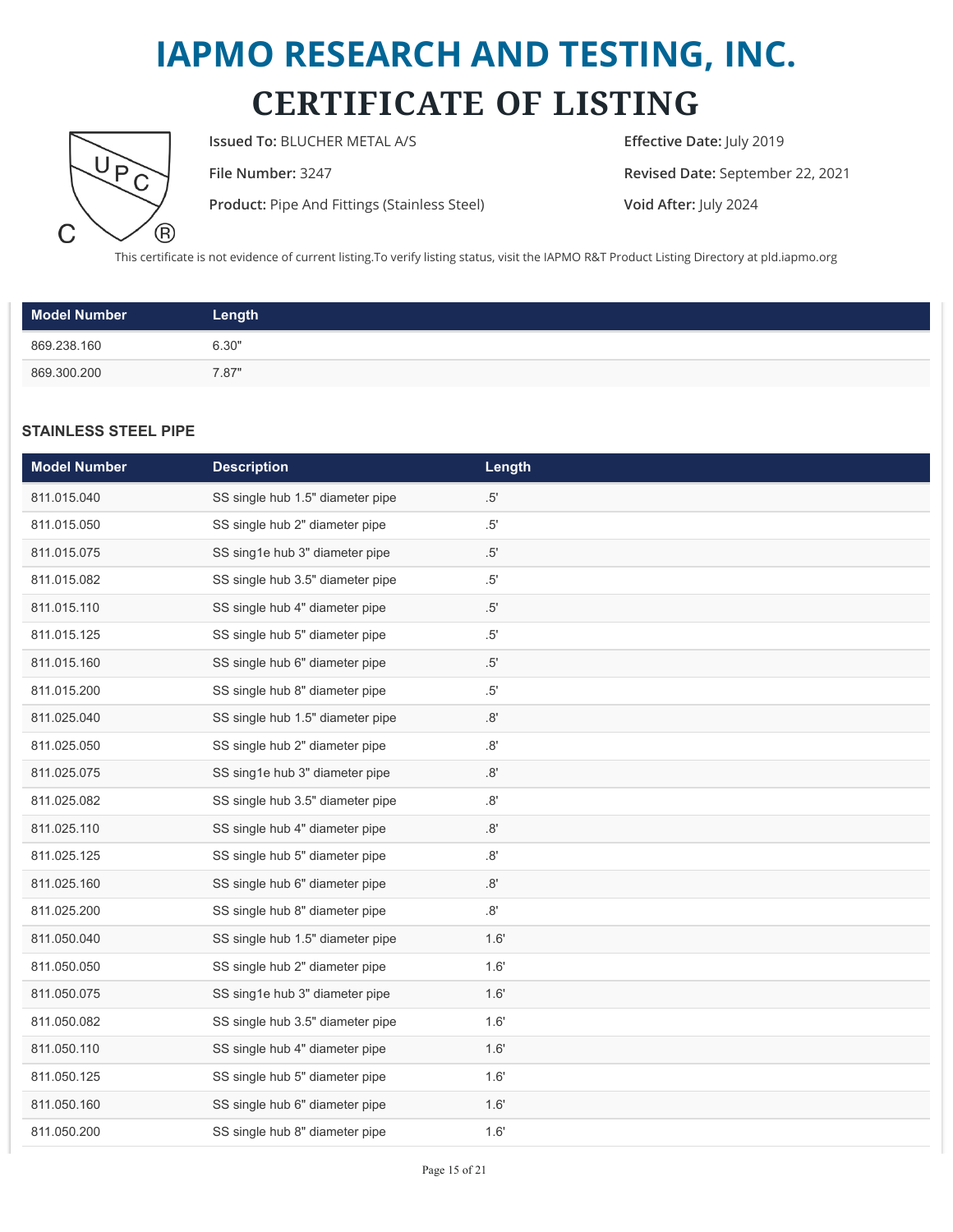

**Issued To:** BLUCHER METAL A/S **Effective Date:** July 2019

**Product:** Pipe And Fittings (Stainless Steel) **Void After:** July 2024

**File Number:** 3247 **Revised Date:** September 22, 2021

This certificate is not evidence of current listing.To verify listing status, visit the IAPMO R&T Product Listing Directory at pld.iapmo.org

| <b>Model Number</b> | <b>Description</b>               | Length        |
|---------------------|----------------------------------|---------------|
| 811.050.250         | SS single hub 10" diameter pipe  | 1.6'          |
| 811.050.315         | SS single hub 12" diameter pipe  | 1.6'          |
| 811.075.040         | SS single hub 1.5" diameter pipe | 2.5'          |
| 811.075.050         | SS single hub 2" diameter pipe   | 2.5'          |
| 811.075.075         | SS single hub 3" diameter pipe   | 2.5'          |
| 811.075.082         | SS single hub 3.5" diameter pipe | $2.5^{\circ}$ |
| 811.075.110         | SS single hub 4" diameter pipe   | 2.5'          |
| 811.075.125         | SS single hub 5" diameter pipe   | 2.5'          |
| 811.075.160         | SS single hub 6" diameter pipe   | $2.5^{\circ}$ |
| 811.075.200         | SS single hub 8" diameter pipe   | 2.5'          |
| 811.100.040         | SS single hub 1.5" diameter pipe | 3.3'          |
| 811.100.050         | SS single hub 2" diameter pipe   | 3.3'          |
| 811.100.075         | SS sing1e hub 3" diameter pipe   | 3.3'          |
| 811.100.082         | SS single hub 3.5" diameter pipe | 3.3'          |
| 811.100.110         | SS single hub 4" diameter pipe   | 3.3'          |
| 811.100.125         | SS single hub 5" diameter pipe   | 3.3'          |
| 811.100.160         | SS single hub 6" diameter pipe   | 3.3'          |
| 811.100.200         | SS single hub 8" diameter pipe   | 3.3'          |
| 811.100.250         | SS single hub 10" diameter pipe  | 3.3'          |
| 811.100.315         | SS single hub 12" diameter pipe  | 3.3'          |
| 811.150.040         | SS single hub 1.5" diameter pipe | 4.9'          |
| 811.150.050         | SS single hub 2" diameter pipe   | 4.9'          |
| 811.150.075         | SS sing1e hub 3" diameter pipe   | 4.9'          |
| 811.150.082         | SS single hub 3.5" diameter pipe | 4.9'          |
| 811.150.110         | SS single hub 4" diameter pipe   | 4.9'          |
| 811.150.125         | SS single hub 5" diameter pipe   | 4.9'          |
| 811.150.160         | SS single hub 6" diameter pipe   | 4.9'          |
| 811.200.040         | SS single hub 1.5" diameter pipe | 6.6'          |
| 811.200.050         | SS single hub 2" diameter pipe   | 6.6'          |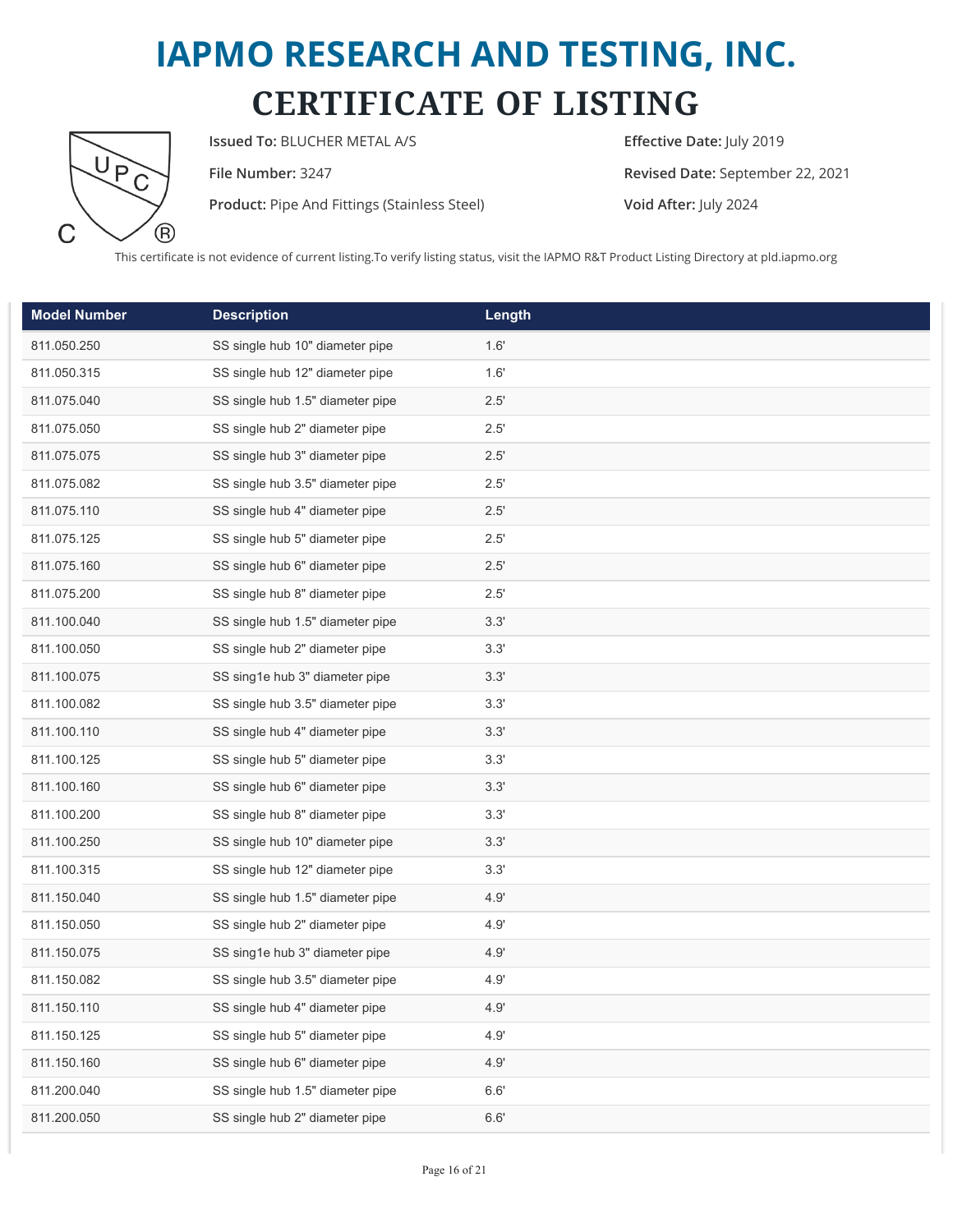

**Issued To:** BLUCHER METAL A/S **Effective Date:** July 2019

**Product:** Pipe And Fittings (Stainless Steel) **Void After:** July 2024

**File Number:** 3247 **Revised Date:** September 22, 2021

This certificate is not evidence of current listing.To verify listing status, visit the IAPMO R&T Product Listing Directory at pld.iapmo.org

| <b>Model Number</b> | <b>Description</b>               | Length |
|---------------------|----------------------------------|--------|
| 811.200.075         | SS sing1e hub 3" diameter pipe   | 6.6'   |
| 811.200.082         | SS single hub 3.5" diameter pipe | 6.6'   |
| 811.200.110         | SS single hub 4" diameter pipe   | 6.6'   |
| 811.200.125         | SS single hub 5" diameter pipe   | 6.6'   |
| 811.200.160         | SS single hub 6" diameter pipe   | 6.6'   |
| 811.200.200         | SS single hub 8" diameter pipe   | 6.6'   |
| 811.200.250         | SS single hub 10" diameter pipe  | 6.6'   |
| 811.200.315         | SS single hub 12" diameter pipe  | 6.6'   |
| 811.300.040         | SS single hub 1.5" diameter pipe | 9.8'   |
| 811.300.050         | SS single hub 2" diameter pipe   | 9.8'   |
| 811.300.075         | SS sing1e hub 3" diameter pipe   | 9.8'   |
| 811.300.082         | SS single hub 3.5" diameter pipe | 9.8'   |
| 811.300.110         | SS single hub 4" diameter pipe   | 9.8'   |
| 811.300.125         | SS single hub 5" diameter pipe   | 9.8'   |
| 811.300.160         | SS single hub 6" diameter pipe   | 9.8'   |
| 811.300.200         | SS single hub 8" diameter pipe   | 9.8'   |
| 811.300.250         | SS single hub 10" diameter pipe  | 9.8'   |
| 811.300.315         | SS single hub 12" diameter pipe  | 9.8'   |
| 811.400.040         | SS single hub 1.5" diameter pipe | 13.1'  |
| 811.400.050         | SS single hub 2" diameter pipe   | 13.1'  |
| 811.400.075         | SS single hub 3" diameter pipe   | 13.1'  |
| 811.400.082         | SS single hub 3.5" diameter pipe | 13.1'  |
| 811.400.110         | SS single hub 4" diameter pipe   | 13.1'  |
| 811.400.125         | SS single hub 5" diameter pipe   | 13.1'  |
| 811.400.160         | SS single hub 6" diameter pipe   | 13.1'  |
| 811.500 110         | SS single hub 4" diameter pipe   | 16.4'  |
| 811.500 075         | SS sing1e hub 3" diameter pipe   | 16.4'  |
| 811.500 160         | SS single hub 6" diameter pipe   | 16.4'  |
| 811.500.040         | SS single hub 1.5" diameter pipe | 16.4'  |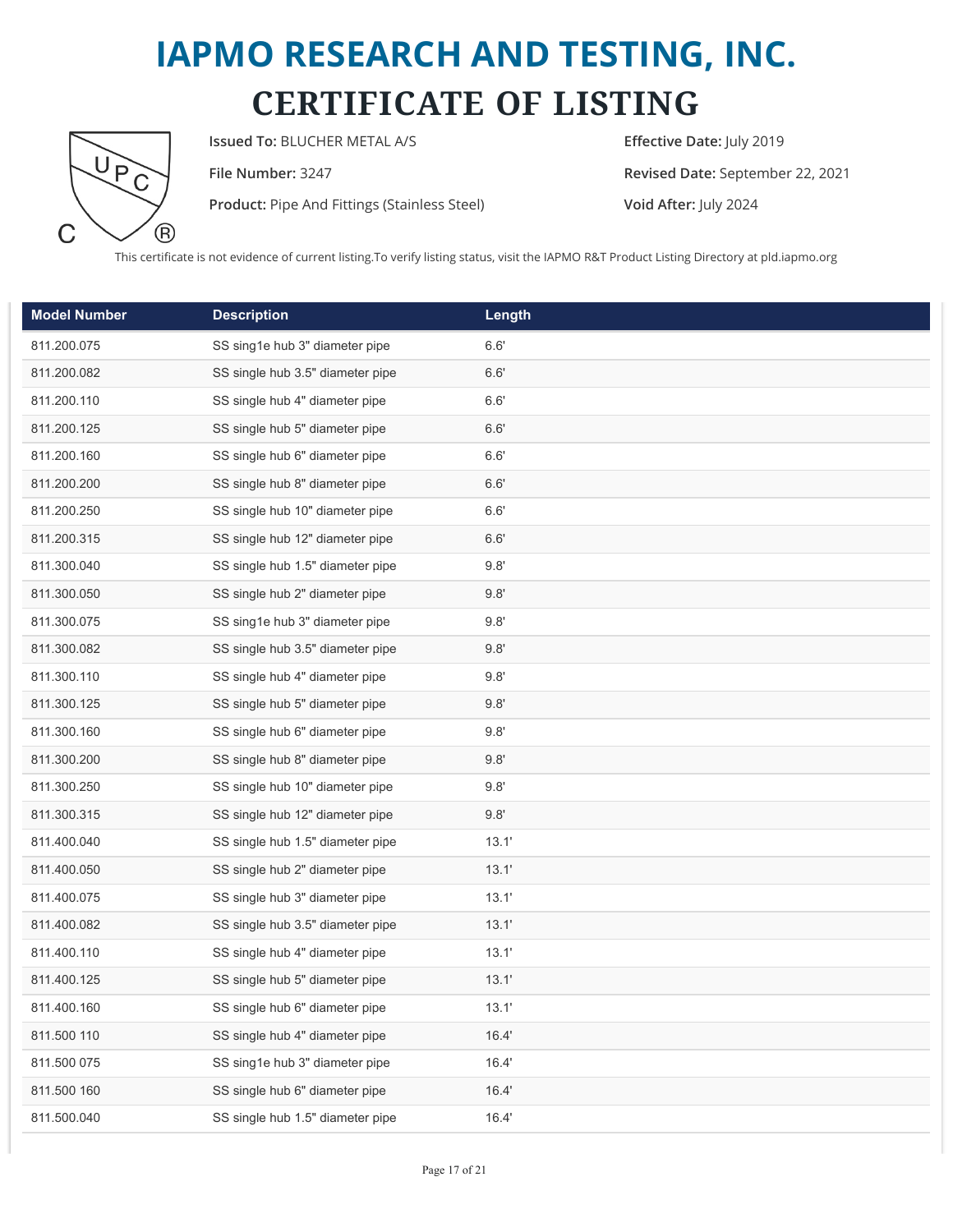

**Issued To:** BLUCHER METAL A/S **Effective Date:** July 2019

**Product:** Pipe And Fittings (Stainless Steel) **Void After:** July 2024

**File Number:** 3247 **Revised Date:** September 22, 2021

This certificate is not evidence of current listing.To verify listing status, visit the IAPMO R&T Product Listing Directory at pld.iapmo.org

| <b>Model Number</b> | <b>Description</b>               | Length |
|---------------------|----------------------------------|--------|
| 811.500.050         | SS single hub 2" diameter pipe   | 16.4'  |
| 811.500.082         | SS single hub 3.5" diameter pipe | 16.4'  |
| 811.500.125         | SS single hub 5" diameter pipe   | 16.4'  |
| 811.600.040         | SS single hub 1.5" diameter pipe | 19.7'  |
| 811.600.050         | SS single hub 2" diameter pipe   | 19.7'  |
| 811.600.075         | SS single hub 3" diameter pipe   | 19.7'  |
| 811.600.082         | SS single hub 3.5" diameter pipe | 19.7'  |
| 811.600.110         | SS single hub 4" diameter pipe   | 19.7'  |
| 811.600.125         | SS single hub 5" diameter pipe   | 19.7'  |
| 811.600.160         | SS single hub 6" diameter pipe   | 19.7'  |

#### **45 degrees LARGE RADIUS BENDS**

| <b>Model Number</b> | Length |
|---------------------|--------|
| 825.045.200         | 7.87"  |
| 825.045.250         | 9.84"  |
| 825.045.315         | 12.40" |

#### **90 degrees LARGE RADIUS BENDS**

| Model Number | Length |
|--------------|--------|
| 825.090.050  | 1.97"  |
| 825.090.075  | 2.95"  |
| 825.090.110  | 4.33"  |
| 825.090.160  | 6.30"  |
| 825.090.200  | 7.87"  |
| 825.090.250  | 9.84"  |
| 825.090.315  | 12.40" |

#### **89 degrees STAINLESS STEEL SWEPT BRANCHES**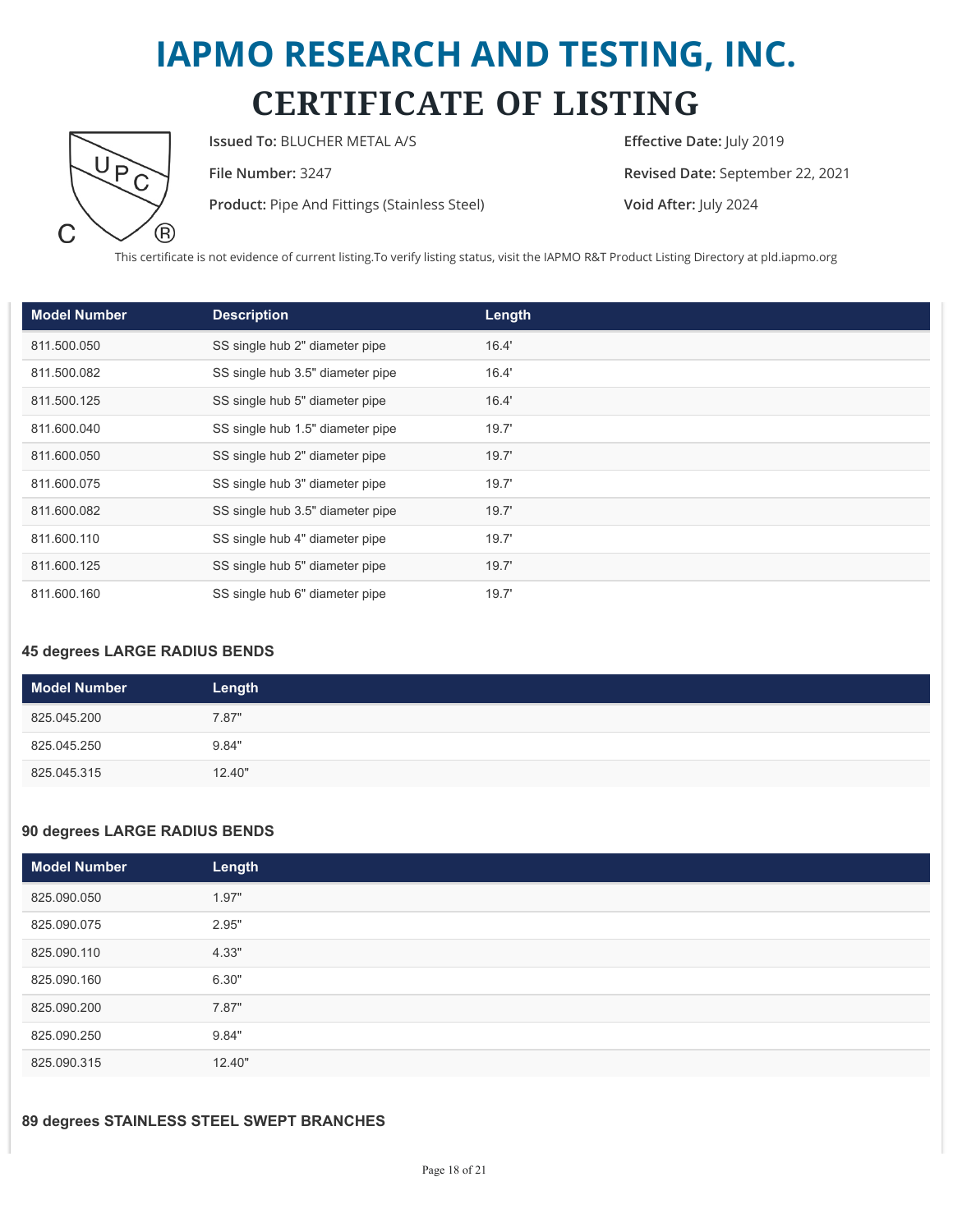

**Issued To:** BLUCHER METAL A/S **Effective Date:** July 2019

**Product:** Pipe And Fittings (Stainless Steel) **Void After:** July 2024

**File Number:** 3247 **Revised Date:** September 22, 2021

This certificate is not evidence of current listing.To verify listing status, visit the IAPMO R&T Product Listing Directory at pld.iapmo.org

| <b>Model Number</b> | Length |
|---------------------|--------|
| 839.050.050 A       | 1.97"  |
| 839.050.075 A       | 2.95"  |
| 839.050.110 A       | 4.33"  |
| 839.075.075 A       | 2.95"  |
| 839.075.110 A       | 4.33"  |
| 839.110.110 A       | 4.33"  |
| 839.110.160 A       | 6.30"  |
| 839.160.160 A       | 6.30"  |
| 848.050.050 A       | 1.97"  |
| 848.050.075 A       | 2.95"  |
| 848.050.110 A       | 4.33"  |
| 848.075.075 A       | 2.95"  |
| 848.075.110 A       | 4.33"  |
| 848.110.110 A       | 4.33"  |
| 848.110.160 A       | 6.30"  |
| 848.160.160 A       | 6.30"  |

#### **STAINLESS STEEL PIPE WITH ACCESS**

| <b>Model Number</b> | Length |
|---------------------|--------|
| 840.075.075         | 2.95"  |
| 840.110.110         | 4.33"  |
| 840.111.110         | 4.33"  |
| 840.125.125         | 4.92"  |
| 840.160.160         | 6.30"  |
| 840.200.200         | 7.87"  |

#### **STAINLESS STEEL INCREASERS**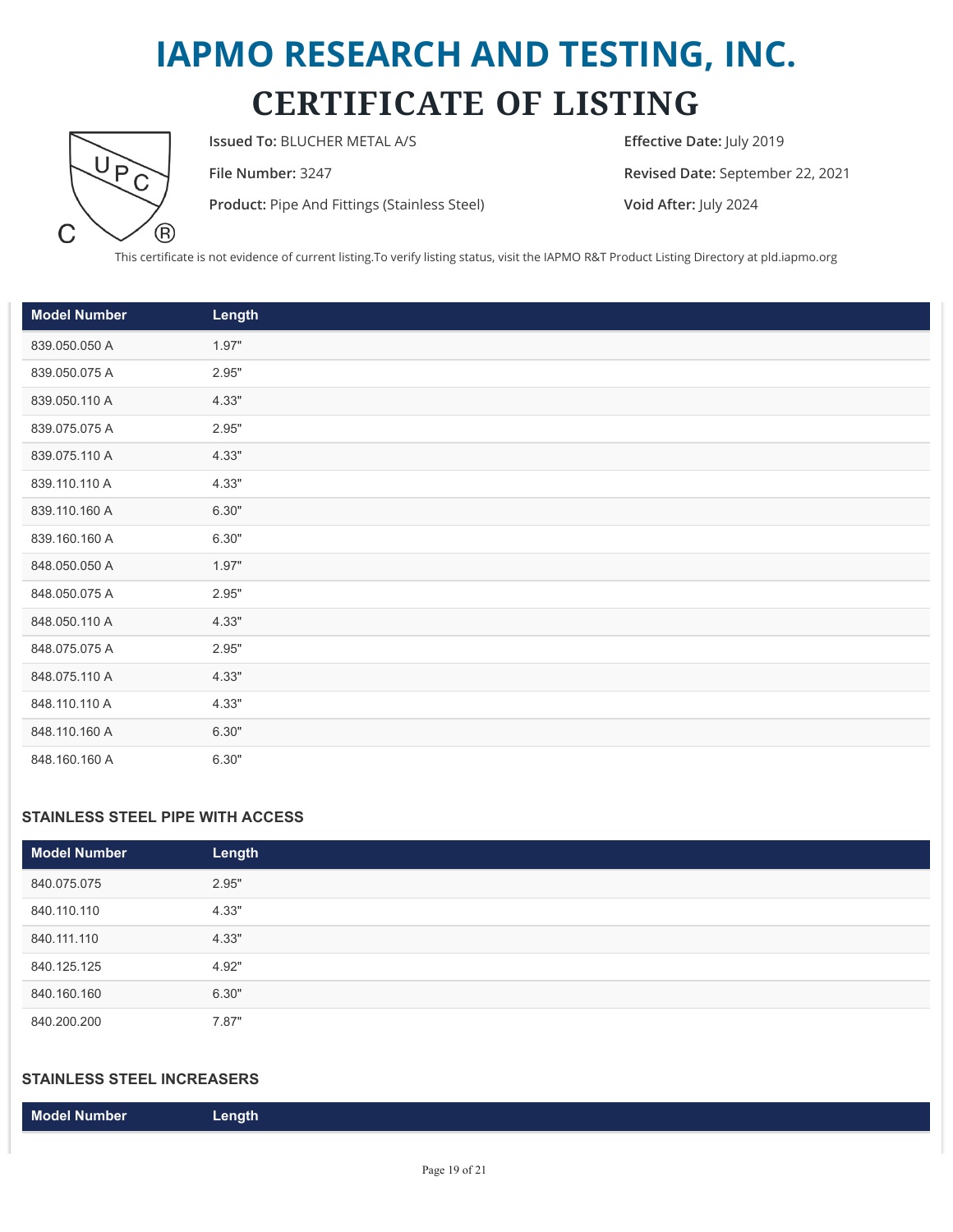

**Issued To:** BLUCHER METAL A/S **Effective Date:** July 2019

**Product:** Pipe And Fittings (Stainless Steel) **Void After:** July 2024

**File Number:** 3247 **Revised Date:** September 22, 2021

This certificate is not evidence of current listing.To verify listing status, visit the IAPMO R&T Product Listing Directory at pld.iapmo.org

| <b>Model Number</b> | Length |
|---------------------|--------|
| 850.040.050         | 1.97"  |
| 850.040.050 C       | 1.97"  |
| 850.050.075         | 2.95"  |
| 850.050.075 C       | 2.95"  |
| 850.050.082         | 3.23"  |
| 850.050.110         | 4.33"  |
| 850.050.110 C       | 4.33"  |
| 850.075.082 C       | 3.23"  |
| 850.075.110         | 4.33"  |
| 850.075.110 C       | 4.33"  |
| 850.075.160         | 6.30"  |
| 850.082.110         | 4.33"  |
| 850.082.110 C       | 4.33"  |
| 850.110.125         | 4.92"  |
| 850.110.125 C       | 4.92"  |
| 850.110.160         | 6.30"  |
| 850.110.160 C       | 6.30"  |
| 850.125.160         | 6.30"  |
| 850.125.160 C       | 6.30"  |
| 850.160.200         | 7.87"  |
| 850.160.200 C       | 7.87"  |
| 850.200.250         | 9.84"  |
| 850.200.250 C       | 9.84"  |
| 850.200.315         | 12.40" |
| 850.200.315 C       | 12.40" |
| 850.250.315         | 12.40" |
| 850.250.315 C       | 12.40" |

#### **STAINLESS STEEL BOTTLE WATER TRAP**